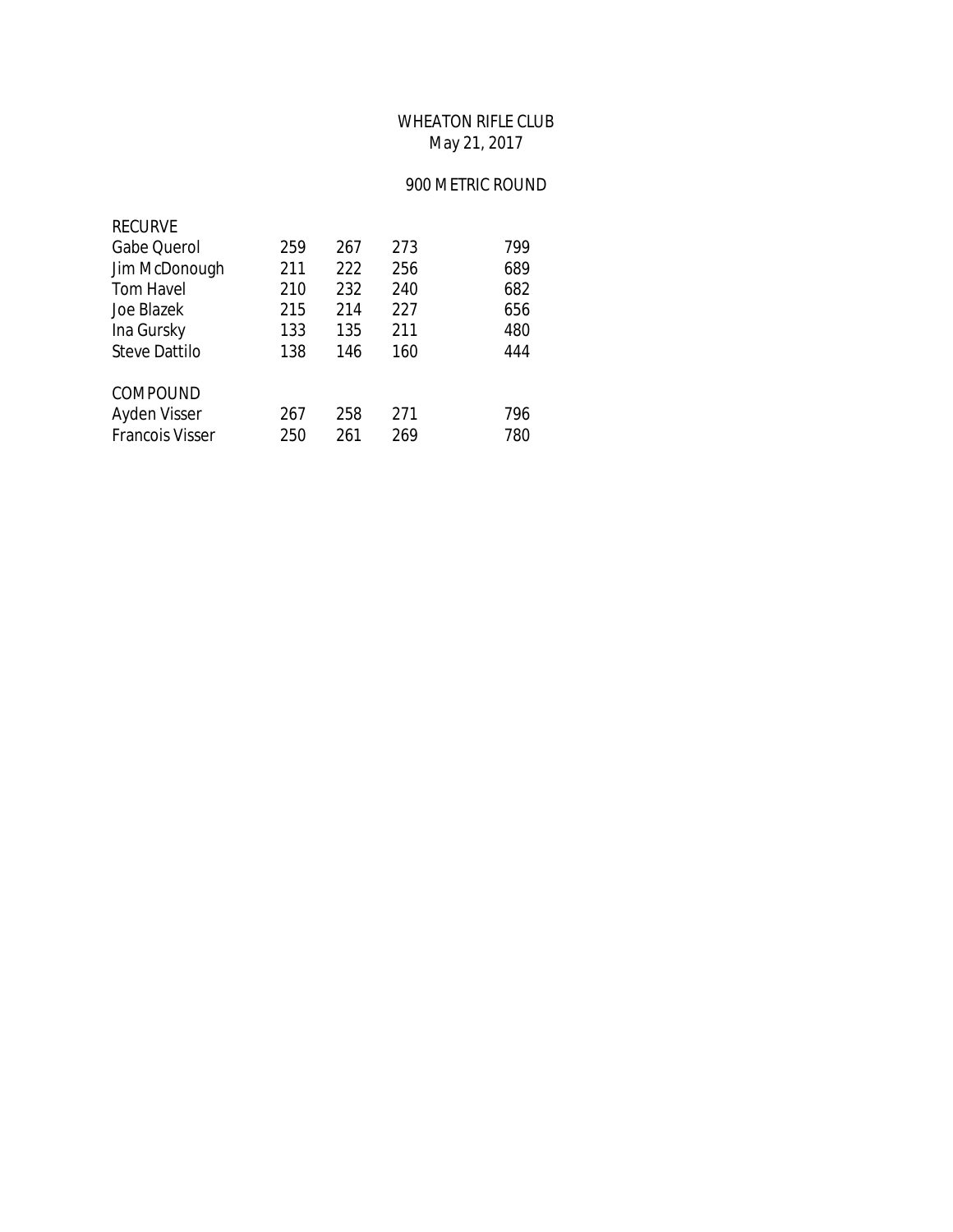## JOAD STAR PIN SHOOT 12:30 PM RECURVE LINE

JOAD Star Pins are earned based on the USA Archery JOAD Program Scoring Matrix. The scores and rankings here do not reflect age, gender or bow style. It is just a summary of the scores the archers posted today and the distance they shot at.

\*JOAD Star Pin Was Earned

| 1 <sup>ST</sup> JOAD STAR PIN<br><b>15M</b> |            |            |            |
|---------------------------------------------|------------|------------|------------|
| Liam Hogan*                                 | 299        | 291        | 570        |
| lan Sondgeroth*                             | 263        | 244        | 507        |
| $2^{ND}$ PIN<br>20M                         |            |            |            |
| Genevieve McPartlin*                        | 287        | 308        | 595        |
| Sklyar Costello*                            | 281        | 278        | 559        |
| 4TH JOAD STAR PIN<br>30M                    |            |            |            |
| Elizabeth Litwin*                           | 224        | 203        | 427        |
| 5TH JOAD STAR PIN<br>50M                    |            |            |            |
| David Sen*                                  | 310        | 293        | 603        |
| 30M                                         |            |            |            |
| Aidan Dattilo*<br>25M                       | 253        | 269        | 522        |
| Eryn McDonough                              | 215        | 222        | 437        |
| 6TH JOAD STAR PIN<br>60M                    |            |            |            |
| Nicole Weber*<br>50M                        | 243        | 220        | 463        |
| Leslie Pozezinski*                          | 271        | 221        | 492        |
| Alex Li                                     | 0          | 0          | 0          |
| 30M                                         |            |            |            |
| Christina Gursky<br>Phoebe Kim              | 274<br>255 | 218<br>234 | 492<br>489 |
|                                             |            |            |            |
| 7 <sup>TH</sup> JOAD STAR PIN<br>50M        |            |            |            |
| Cassie Kunz*                                | 256        | 278        | 534        |
| 30M                                         |            |            |            |
| Naz Macalandong                             | 273        | 289        | 562        |
| Taylor Matuszewski                          | 211        | 219        | 430        |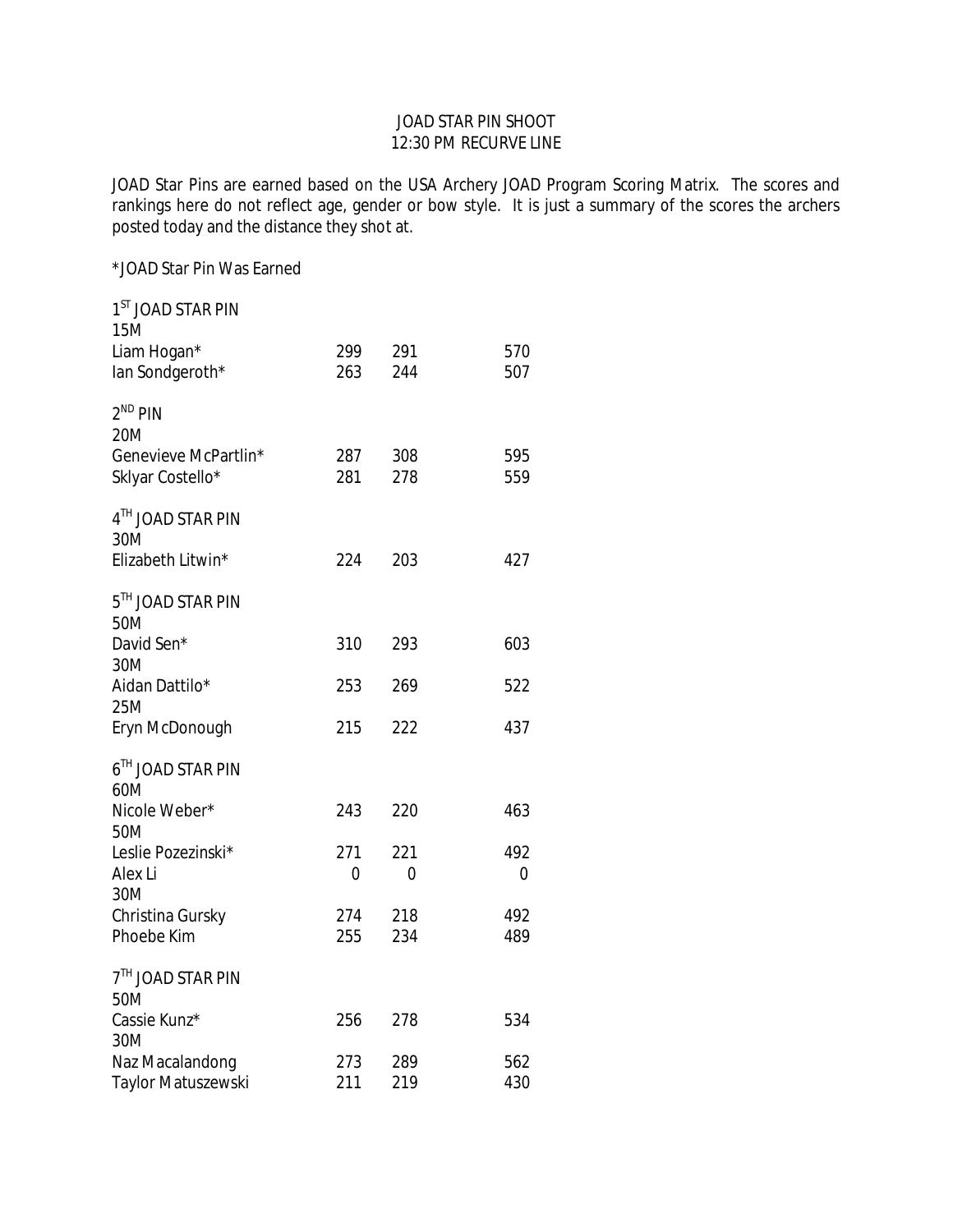| 8 <sup>TH</sup> JOAD STAR PIN<br>50M<br>Meghan McDonough | 235 | 233 | 468 |
|----------------------------------------------------------|-----|-----|-----|
| <b>BRONZE OLYMPIAN</b>                                   |     |     |     |
| 60M                                                      |     |     |     |
| Adam Valera                                              | 316 | 294 | 610 |
| 50M                                                      |     |     |     |
| Olivia Sanborn                                           | 275 | 295 | 570 |
|                                                          |     |     |     |
| SILVER OLYMPIAN                                          |     |     |     |
| 40M                                                      |     |     |     |
| Olivia Artz                                              | 261 | 218 | 479 |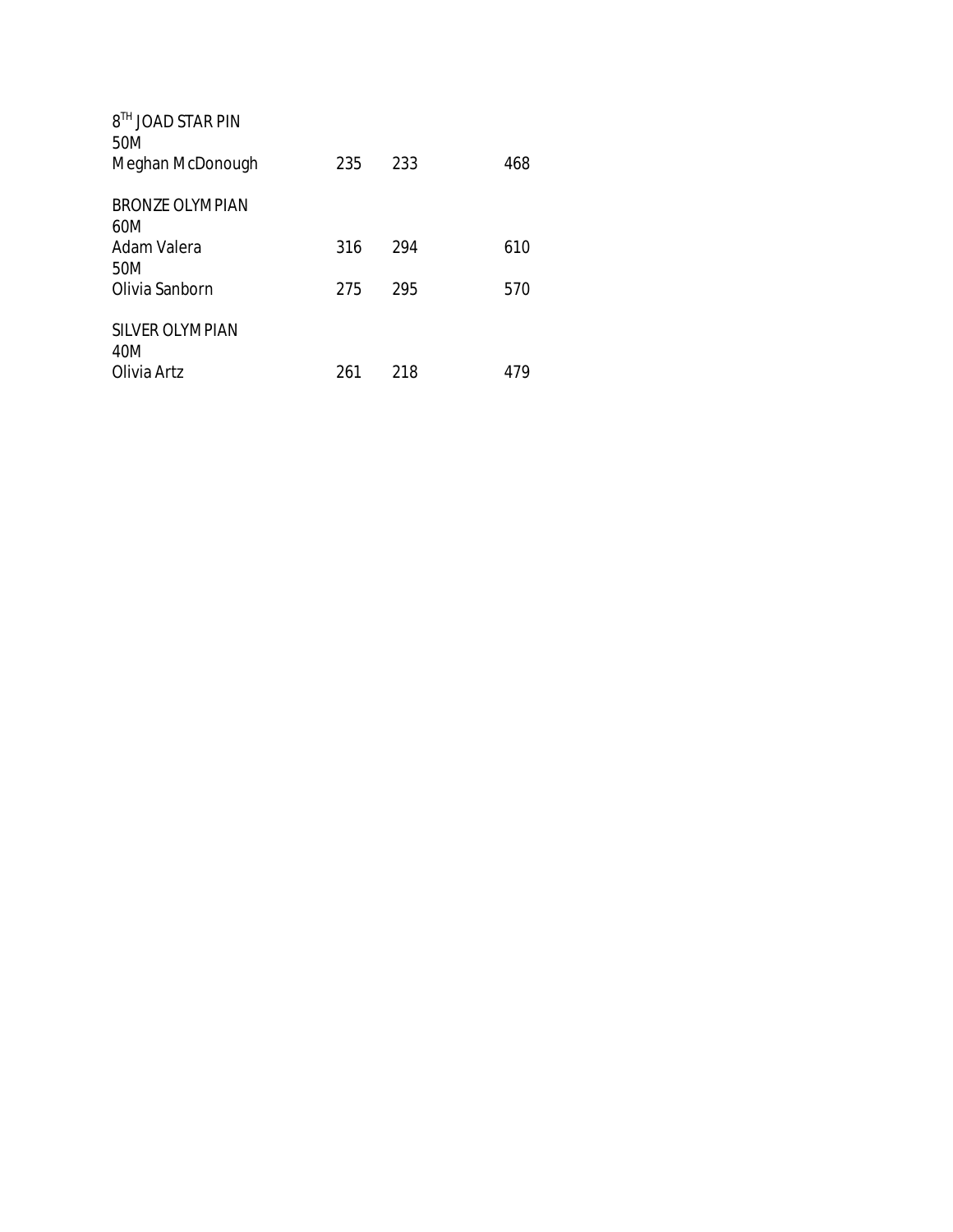| 1 <sup>ST</sup> JOAD STAR PIN                                              |                          |                          |                          |
|----------------------------------------------------------------------------|--------------------------|--------------------------|--------------------------|
| 20M<br>Angela Sipla*<br><b>15M</b>                                         | 308                      | 286                      | 596                      |
| Addison Banach*<br>Elaina Soliman*<br>Logan Hockings*<br>Brandon Trankina* | 306<br>276<br>251<br>160 | 304<br>281<br>287<br>188 | 610<br>557<br>538<br>348 |
| 2 <sup>ND</sup> JOAD STAR PIN<br>20M                                       |                          |                          |                          |
| Rusy Mitcheff*<br>Jack Ryan*                                               | 311<br>268               | 316<br>255               | 627<br>523               |
| 3 <sup>RD</sup> JOAD STAR PIN<br>50M                                       |                          |                          |                          |
| <b>Jake Kassel</b><br>25M                                                  | 204                      | 160                      | 364                      |
| <b>Addison McCrary</b>                                                     | 163                      | 173                      | 336                      |
| 4TH JOAD STAR PIN<br>30M                                                   |                          |                          |                          |
| Kyle Lampley*                                                              | 276                      | 262                      | 538                      |
| 5TH JOAD STAR PIN<br>50M                                                   |                          |                          |                          |
| Ashley Kristofer*                                                          | 287                      |                          | 297                      |
| $6^{\text{TH}}$ JOAD STAR PIN<br>25M                                       |                          |                          |                          |
| Lauren McHenry                                                             | 227                      | 249                      | 476                      |
| 7 <sup>TH</sup> JOAD STAR PIN<br>30M                                       |                          |                          |                          |
| <b>Timmy Kristofer</b>                                                     | 221                      | 261                      | 482                      |
| 8TH JOAD STAR PIN<br>50M                                                   |                          |                          |                          |
| Hannah Kail<br>30M                                                         | 235                      | 202                      | 437                      |
| Courtney Langley*                                                          | 309                      | 306                      | 615                      |
| <b>BRONZE OLYMPIAN</b><br>30M                                              |                          |                          |                          |
| Emma Schaeffer<br><b>Grace McHenry</b>                                     | 316<br>309               | 322<br>314               | 638<br>623               |